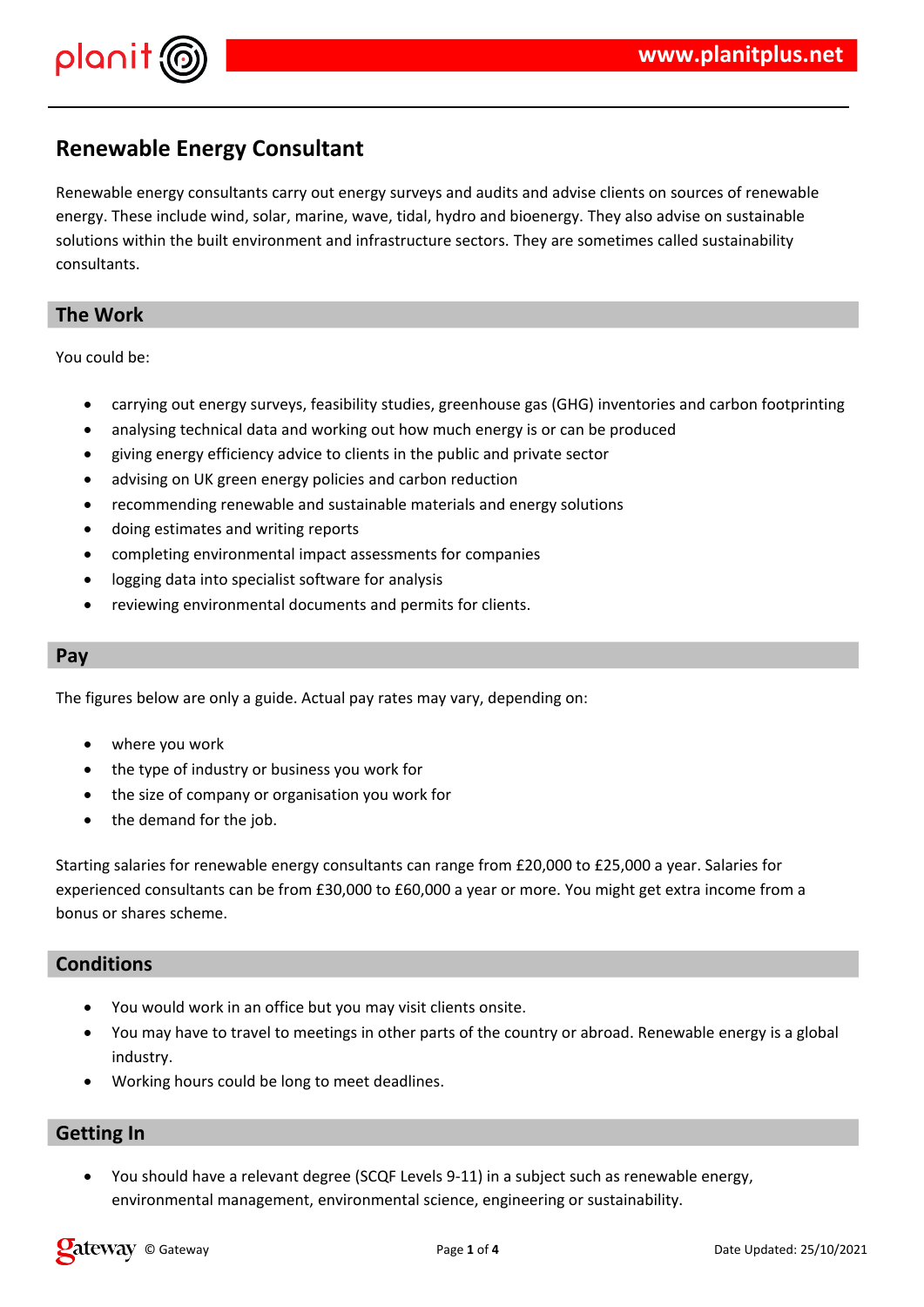





| $\overline{2}$ | # " 0         | $\mathcal{S}$ |  |
|----------------|---------------|---------------|--|
| %\$            | $\mathcal{S}$ |               |  |
| %              |               |               |  |

 $\Gamma$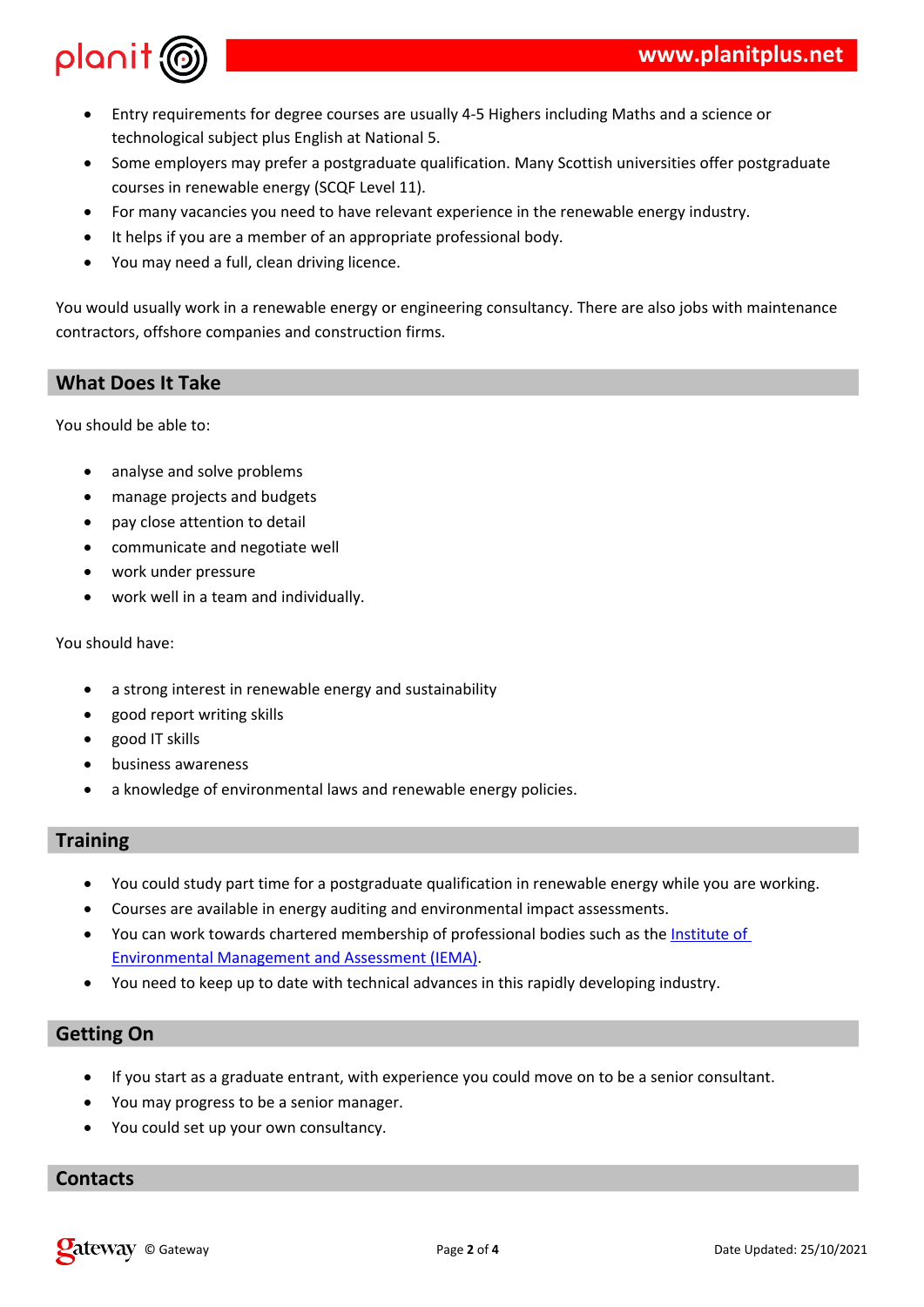

**Renewable Energy Association** Tel: 020 7925 3570 Email: info@r-e-a.net Website: www.r-e-a.net

**Renewable Energy Jobs** Website: www.renewableenergyjobsuk.com

**RenewableUK** Tel: 020 7901 3000 Website: www.renewableuk.com Twitter: @RenewableUK